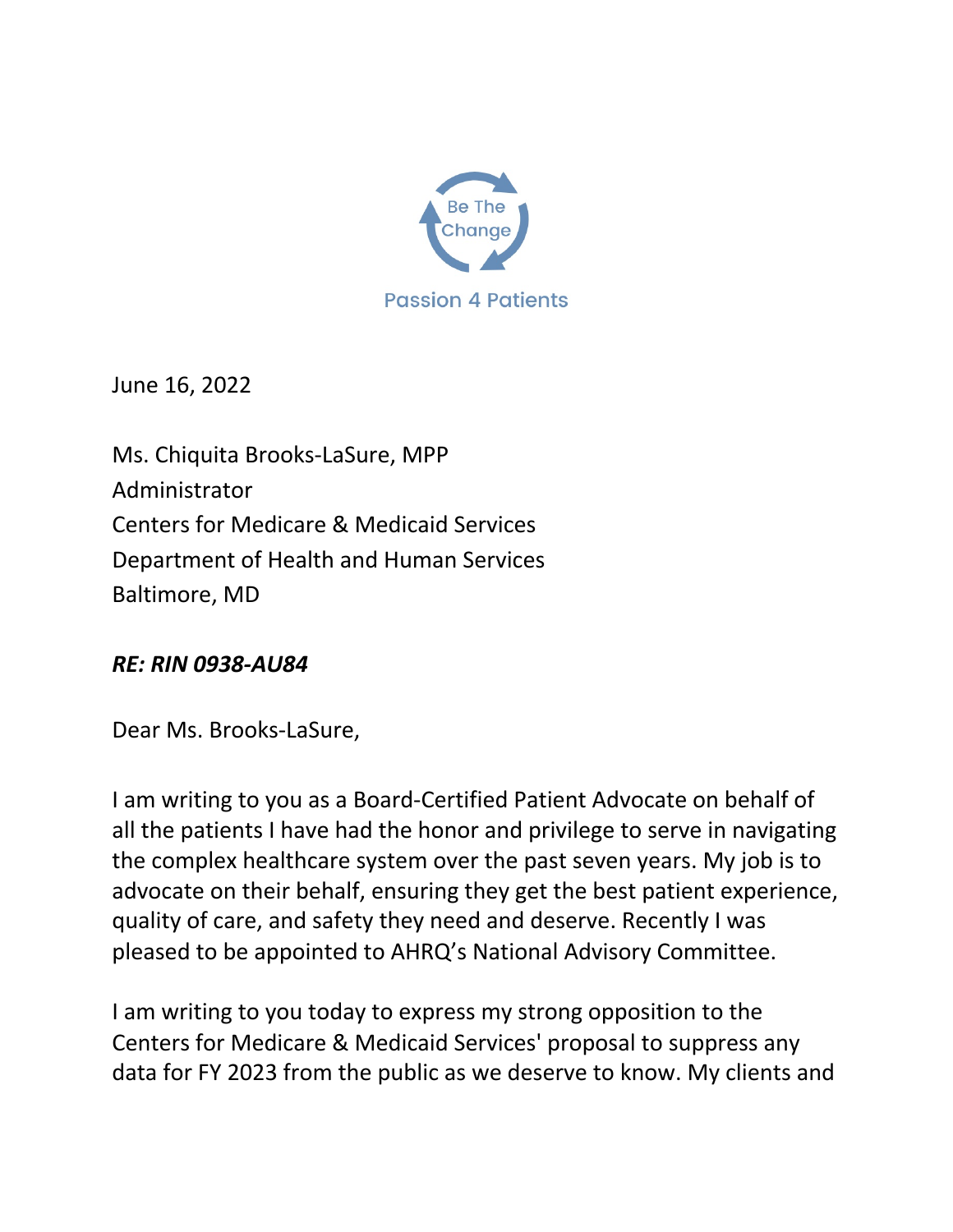I use that information. It is information that belongs to the public and should be made public.

Below are a few examples of how I used the information in PSI-90 to help patients:

• Client A reached out to me, but unfortunately, it was too late for their 61-year-old mother. PSI 10 - Postoperative Acute Kidney Injury Requiring Dialysis was why this patient died. The patient went into the hospital with a broken leg. In speaking with the client's son, I told him I looked up this hospital, and it had an extremely high incidence of PSI 10 occurring to their patients. CMS suppressing this data will prevent the public from the crucial information about the hospital in which they are being treated. Therefore, they cannot make informed medical decisions that could prevent medical errors, harm, or death. This client thanked me for letting them know that hospital complication data were available to the public and would use this information in the future to prevent harm or death from occurring to another family member.

• Client B was in a C hospital with a high incidence of PSI 3 and PSI 13. Because of our public knowledge regarding this hospital, we attempted to be more proactive with the patient's care. When we discovered that the patient had developed a wound, we immediately let the hospital know our concern and that this could lead to sepsis. We also let the healthcare team know their ratings/complication rates and that we were extremely concerned. Unfortunately, due to the severity of the wound and sepsis, this patient passed away. However, the family member was at peace, knowing they did everything they could to fight for their dad. The knowledge they learned about the importance of hospital complication rates allowed them to make an informed decision when their husband needed surgery, which was successful.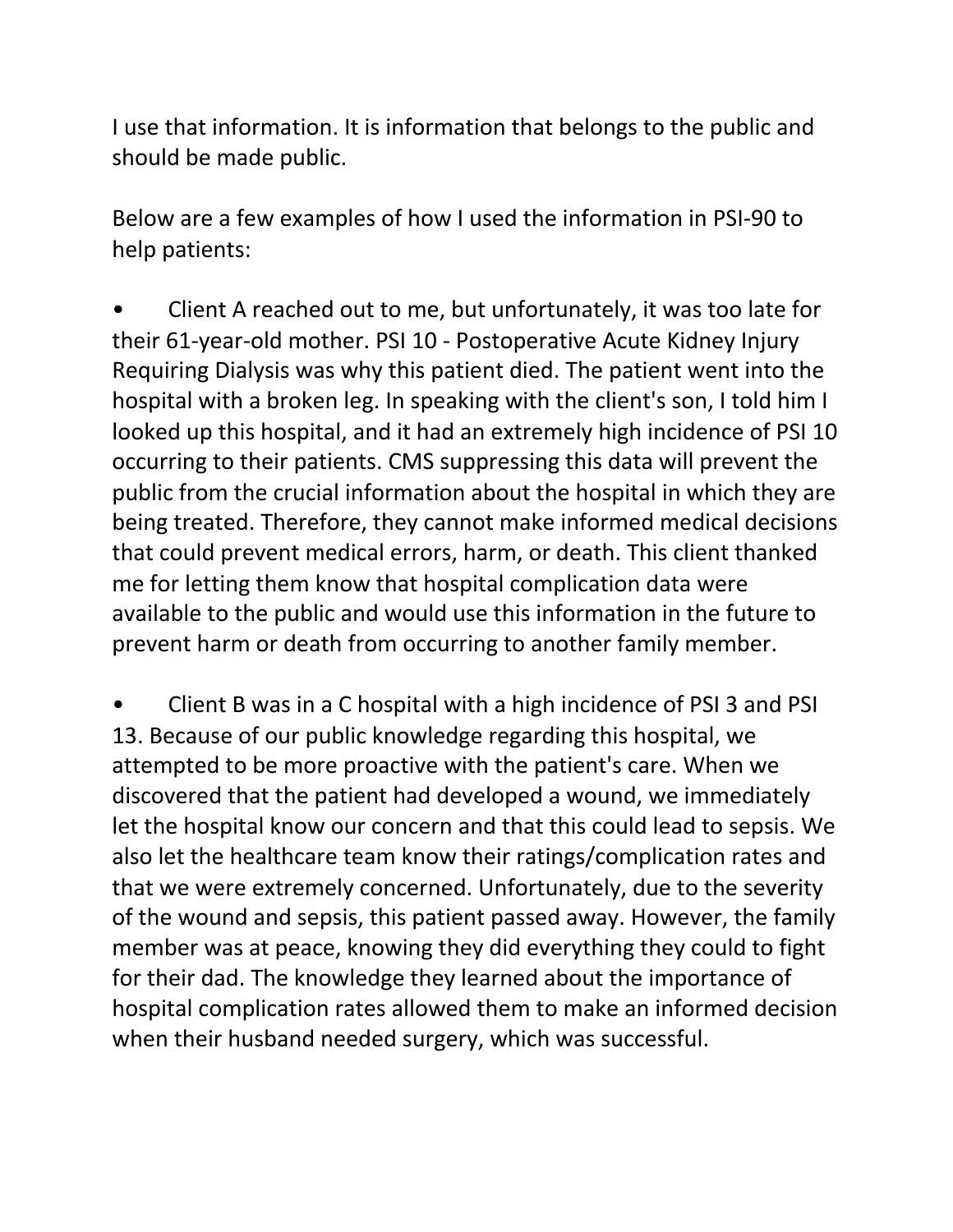• Client C was in a hospital with a high incidence of PSI 3 and in a coma. I was contacted by the family 4 weeks after the patient was admitted to be their advocate. Knowing the hospital's poor ratings and complication rates around bedsores, I was able to speak with the healthcare team about our concern and to monitor closely. After the conversation, it was discovered that the patient did, in fact, have a pressure ulcer, and because of the knowledge we obtained from the hospital's public data, they were able to treat the bedsore immediately and aggressively, preventing further harm.

• Client D was in a hospital with a high incident rate of PSI 12. When the family retained me for their services, I noticed in the portal that the patient had blue/purple toes. Due to my knowledge of this hospital's complication rates, I immediately contacted the patient's healthcare team and asked for a bedside huddle. We spoke of our concern about the patient's blue/purple toes, their hospital safety grade, and PSI 12 ratings. After the conversation, it was discovered that this patient had a DVT.

• Client E was an elderly man with several health conditions and in need of a leg amputation. Per the public hospital data provided by CMS, it was discovered they had multiple PSI complications. I was able to have a conversation with the Surgeon and Anesthesiologist to discuss the information, our concerns, and the patient's medical history at length before the procedure. After the surgery, the Surgeon thanked me for the call and the information as they were more aware of the possible complications that could have potentially occurred during the lengthy surgery and therefore had a successful outcome.

As you can see, this information is critical for patients' medical care, safety, and their life! If we do not have this data, how can we make informed medical decisions that are best for our loved ones? I was able to obtain data on these PSIs through the Leapfrog Hospital Safety